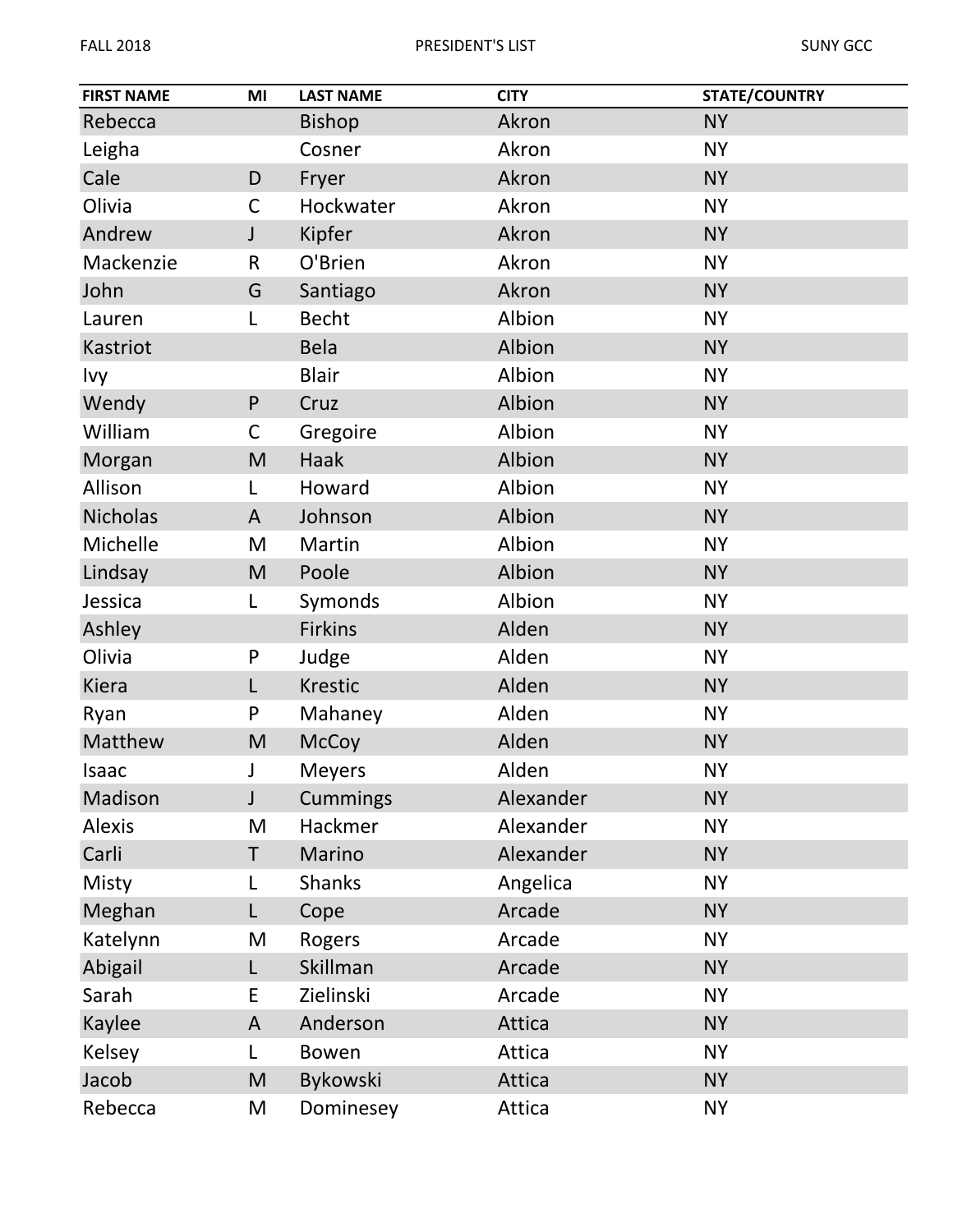| Jacob        | M           | <b>McQueen</b> | Attica         | <b>NY</b> |
|--------------|-------------|----------------|----------------|-----------|
| Collin       | J           | Wheeler        | Attica         | <b>NY</b> |
| <b>Tess</b>  | E           | Woitaszek      | Attica         | <b>NY</b> |
| Michal       | L           | Eckler         | Avoca          | <b>NY</b> |
| Caitlyn      | M           | Frew           | Avon           | <b>NY</b> |
| Caroline     |             | Hecht          | Avon           | <b>NY</b> |
| Taryn        | A           | Vivian         | Avon           | <b>NY</b> |
| Katlyn       | M           | Adamczak       | <b>Basom</b>   | <b>NY</b> |
| Jessica      |             | Accardi        | <b>Batavia</b> | <b>NY</b> |
| Amnesty      | N           | Ball           | <b>Batavia</b> | <b>NY</b> |
| Jennifer     | M           | <b>Bartz</b>   | <b>Batavia</b> | <b>NY</b> |
| Casey        | A           | <b>Beaver</b>  | Batavia        | <b>NY</b> |
| Matthew      | W           | <b>Boyce</b>   | <b>Batavia</b> | <b>NY</b> |
| Kimberly     | A           | <b>Brodsky</b> | <b>Batavia</b> | <b>NY</b> |
| Jessica      | M           | Caryl          | <b>Batavia</b> | <b>NY</b> |
| <b>Neve</b>  | S           | Georgia        | <b>Batavia</b> | <b>NY</b> |
| Marissa      | $\mathsf R$ | Jacques        | <b>Batavia</b> | <b>NY</b> |
| Danielle     | M           | Joyce          | <b>Batavia</b> | <b>NY</b> |
| <b>Tessa</b> | $\mathsf R$ | Lynn           | <b>Batavia</b> | <b>NY</b> |
| Hunter       | B           | Mazur          | Batavia        | <b>NY</b> |
| Kennedy      | L           | Mullen         | <b>Batavia</b> | <b>NY</b> |
| Rebecca      | R           | <b>Myers</b>   | <b>Batavia</b> | <b>NY</b> |
| Andrew       | E           | Pickard        | <b>Batavia</b> | <b>NY</b> |
| Chloe        | G           | Rapone         | <b>Batavia</b> | <b>NY</b> |
| Alexander    | P           | Rigerman       | <b>Batavia</b> | <b>NY</b> |
| Bethany      | J           | Ruffino        | <b>Batavia</b> | <b>NY</b> |
| Genna        | L           | Rumble         | <b>Batavia</b> | <b>NY</b> |
| Cameron      | M           | Sanzo          | <b>Batavia</b> | <b>NY</b> |
| Madison      | A           | Schady         | <b>Batavia</b> | <b>NY</b> |
| Amber        | Н           | Snyder         | <b>Batavia</b> | <b>NY</b> |
| Abby         | B           | <b>Stendts</b> | <b>Batavia</b> | <b>NY</b> |
| Julia        | K.          | Streeter       | <b>Batavia</b> | <b>NY</b> |
| Eric         | W           | Stroud         | <b>Batavia</b> | <b>NY</b> |
| Megan        | L           | West           | <b>Batavia</b> | <b>NY</b> |
| Rachel       | A           | Wommack        | <b>Batavia</b> | <b>NY</b> |
| <b>Brian</b> | C           | Russell        | <b>Bel Air</b> | <b>MD</b> |
| Dillon       | J           | <b>Brew</b>    | Bergen         | <b>NY</b> |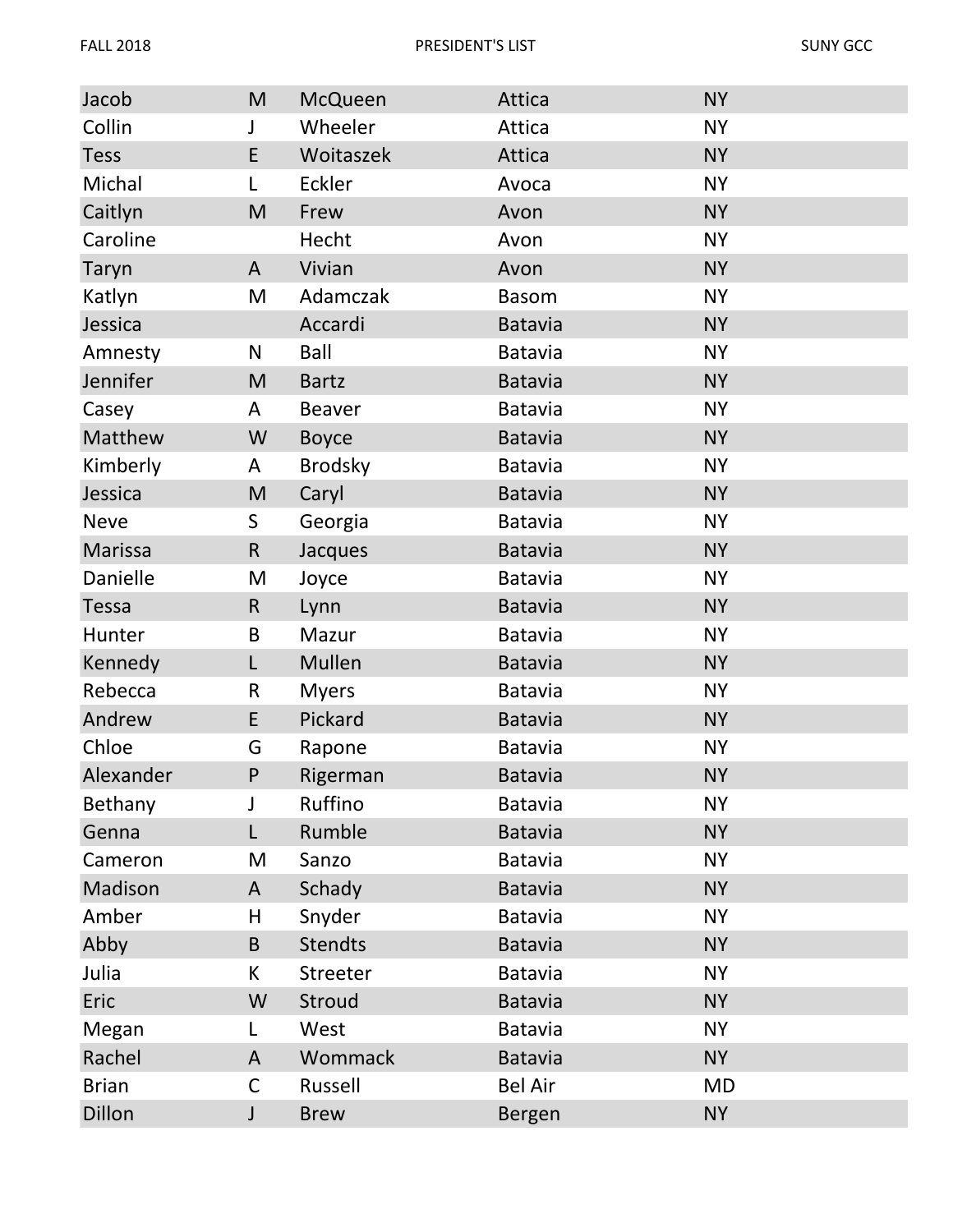| Kristen        | M            | Hale            | Bergen           | <b>NY</b>  |
|----------------|--------------|-----------------|------------------|------------|
| Alexandria     | $\mathsf{S}$ | Loewke          | Bergen           | <b>NY</b>  |
| Melinda        | Τ            | Rodriguez       | Bergen           | <b>NY</b>  |
| <b>Tracy</b>   | $\mathsf R$  | Cartwright      | <b>Bliss</b>     | <b>NY</b>  |
| Kearra         | L            | Domon           | <b>Bliss</b>     | <b>NY</b>  |
| Kiana          |              | Cotton          | <b>Brockport</b> | <b>NY</b>  |
| Domonique      | S            | Lawhorn         | <b>Brockport</b> | <b>NY</b>  |
| Geoffrey       | F            | Medler          | <b>Brockport</b> | <b>NY</b>  |
| Carter         | A            | Neumann         | <b>Brockport</b> | <b>NY</b>  |
| Makala         | $\mathsf{R}$ | Piersa          | <b>Brockport</b> | <b>NY</b>  |
| Samantha       |              | Rodriguez       | <b>Brockport</b> | <b>NY</b>  |
| Rebecca        | M            | Steffen         | <b>Brockport</b> | <b>NY</b>  |
| Justin         |              | <b>Teets</b>    | <b>Brockport</b> | <b>NY</b>  |
| Caitlin        | E            | Vadas           | <b>Brockport</b> | <b>NY</b>  |
| Melissa        | J            | Adasme          | <b>Buffalo</b>   | <b>NY</b>  |
| Jada           |              | Carmichael      | <b>Buffalo</b>   | <b>NY</b>  |
| Amelia         | H            | <b>Brooks</b>   | Callicoon        | <b>NY</b>  |
| Savanna        | J            | Ames            | Canaseraga       | <b>NY</b>  |
| Jessica        |              | Deritter        | Canaseraga       | <b>NY</b>  |
| Hannah         | L            | <b>Drouhard</b> | Castile          | <b>NY</b>  |
| Makenzie       | H            | <b>Maines</b>   | Castile          | <b>NY</b>  |
| Charles        | Τ            | Mann            | Castile          | <b>NY</b>  |
| Ariah          | $\mathsf C$  | Tocha           | Cattaraugus      | <b>NY</b>  |
| <b>Thomas</b>  | E            | Mader           | Chaffee          | <b>NY</b>  |
| Jordan         | M            | Roblee          | Chaffee          | <b>NY</b>  |
| Manami         |              | Itoh            | Chiba            | Japan      |
| Chiyori        |              | Nakadai         | Chiba            | Japan      |
| Zerin          | M            | Firoze          | Chittagong       | Bangladesh |
| Michaela       | E            | Curletta        | Churchville      | <b>NY</b>  |
| Madison        | K            | Dowd            | Churchville      | <b>NY</b>  |
| Jessica        | M            | Piper           | Churchville      | <b>NY</b>  |
| <b>BreAnna</b> | L            | Putney          | Churchville      | <b>NY</b>  |
| Rachael        | L            | Willgens        | Churchville      | <b>NY</b>  |
| Rocco          |              | Lucciano        | Clarence         | <b>NY</b>  |
| Melinda        | S            | Carper          | Clyde            | <b>NY</b>  |
| Nicholas       | D            | Allen           | Corfu            | <b>NY</b>  |
| Spencer        | Τ            | Graff           | Corfu            | <b>NY</b>  |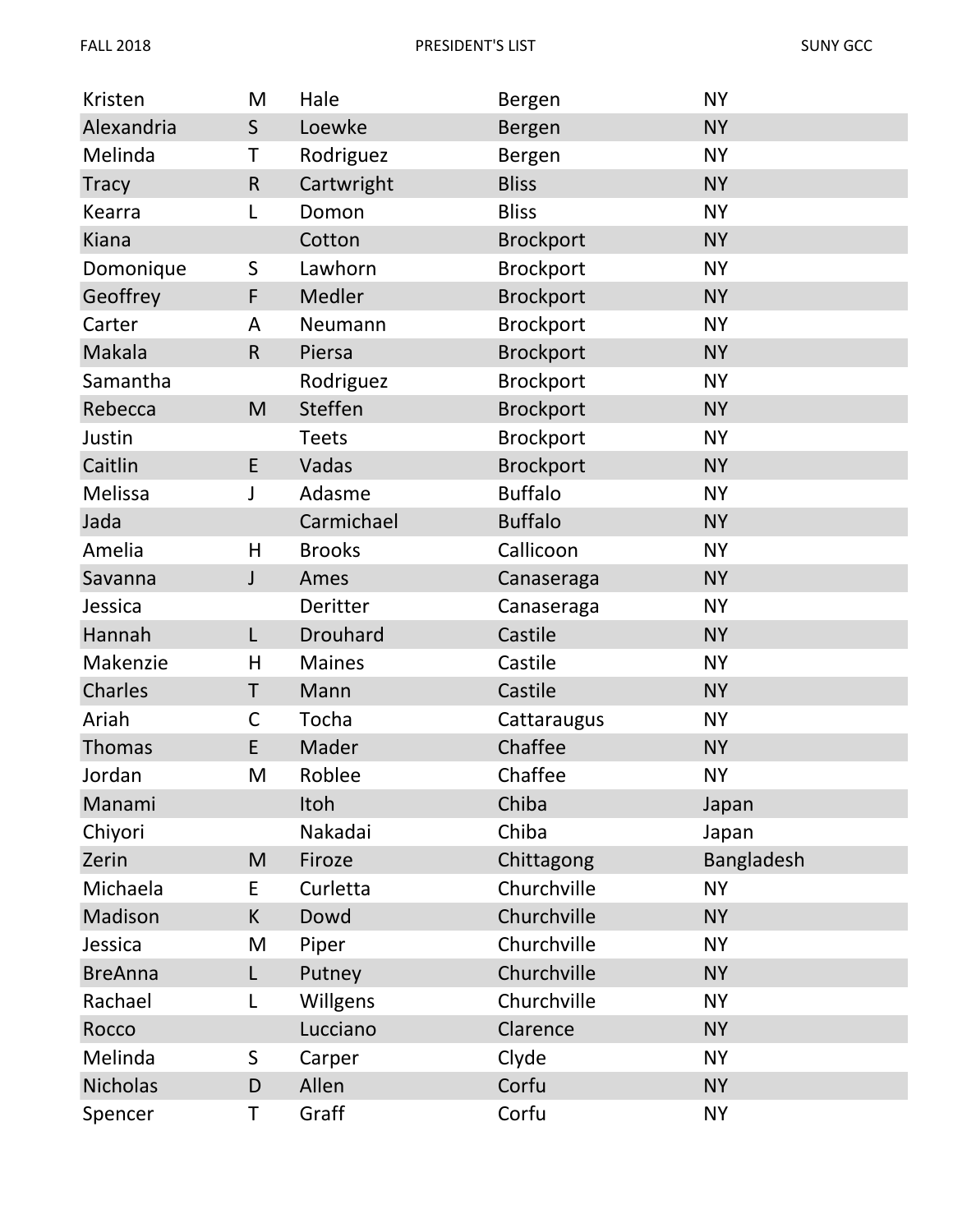| Olivia         | G            | Kohorst       | Corfu                       | <b>NY</b>                   |
|----------------|--------------|---------------|-----------------------------|-----------------------------|
| Alysia         | M            | Magoffin      | Corfu                       | <b>NY</b>                   |
| Morgan         | $\sf K$      | <b>Miller</b> | Corfu                       | <b>NY</b>                   |
| Jenna          | N            | Salim         | Corfu                       | <b>NY</b>                   |
| Katharine      | $\mathsf{N}$ | Smallwood     | Corfu                       | <b>NY</b>                   |
| Samantha       | L            | Tatarski      | Corfu                       | <b>NY</b>                   |
| Rachel         | J            | Tebor         | Corfu                       | <b>NY</b>                   |
| Hailey         | N            | Reep          | Corning                     | <b>NY</b>                   |
| Angelina       | ${\sf R}$    | <b>Dake</b>   | Cowlesville                 | <b>NY</b>                   |
| Ilianthe       | D            | Curie         | Curacao                     | <b>Netherlands Antilles</b> |
| Wenxin         |              | Ke            | Dalian, Liaoning            | China                       |
| Daniel         | J            | Conway        | <b>Dansville</b>            | <b>NY</b>                   |
| Rachel         | A            | Di Nitto      | Dansville                   | <b>NY</b>                   |
| Suzanne        |              | Haywood       | Dansville                   | <b>NY</b>                   |
| Griffin        | $\mathsf S$  | Moose         | Dansville                   | <b>NY</b>                   |
| Morgan         | A            | Sliker        | Dansville                   | <b>NY</b>                   |
| <b>Brianna</b> | $\mathsf{N}$ | Wolfe         | Dansville                   | <b>NY</b>                   |
| Tiffani        | A            | Young         | Dansville                   | <b>NY</b>                   |
| Elizabeth      | D            | Richardson    | <b>Darien Center</b>        | <b>NY</b>                   |
| Sierra         | D            | Frazier       | Delevan                     | <b>NY</b>                   |
| Emily          | G            | McAfee        | Delevan                     | <b>NY</b>                   |
| Connor         |              | Norton        | Delevan                     | <b>NY</b>                   |
| <b>Noelle</b>  | E            | Norton        | Delevan                     | <b>NY</b>                   |
| <b>Brandon</b> | L            | Rounds        | Delevan                     | <b>NY</b>                   |
| Evan           |              | <b>Atkins</b> | East Aurora                 | <b>NY</b>                   |
| Alannah        | R            | Gross         | East Bethany                | <b>NY</b>                   |
| <b>Brian</b>   | D            | Wlazlak       | East Bethany                | <b>NY</b>                   |
| Jenna          | B            | Huntington    | Elba                        | <b>NY</b>                   |
| Samantha       |              | Nickerson     | Elba                        | <b>NY</b>                   |
| Henry          |              | Stratton      | Elba                        | <b>NY</b>                   |
| <b>Brittni</b> | $\mathsf{R}$ | Way           | Fabius                      | <b>NY</b>                   |
| Hande          |              | Akgon         | <b>Feasterville Trevose</b> | PA                          |
| Victoria       | L            | Sample        | Freedom                     | <b>NY</b>                   |
| Juri           |              | Matsumoto     | Fukuoka                     | Japan                       |
| Fu             |              | Kikuchi       | Fukuoka                     | Japan                       |
| Rachel         | M            | Meyer         | Gainesville                 | <b>NY</b>                   |
| Zoe            | M            | Harvey        | Geneseo                     | <b>NY</b>                   |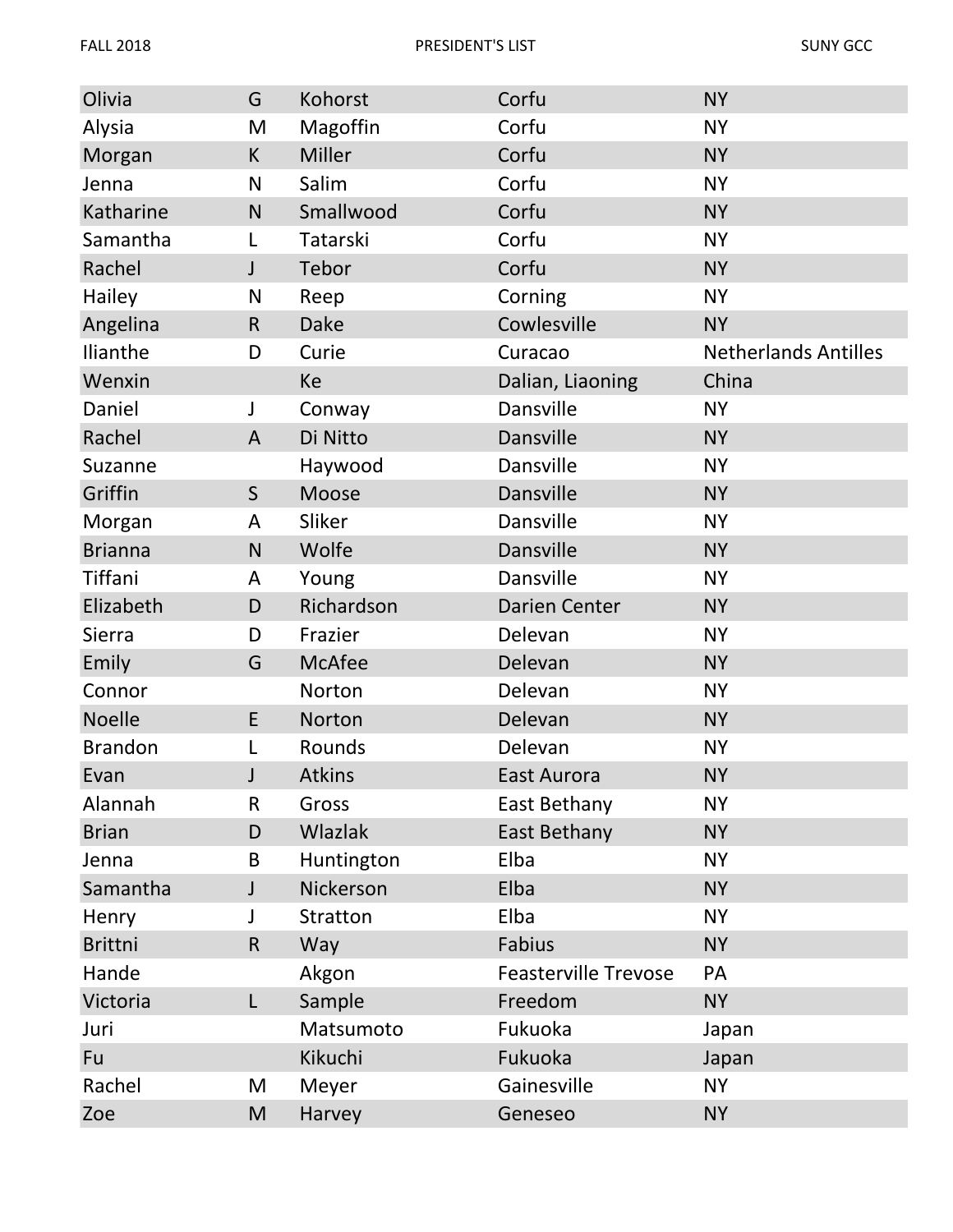| Lakeithia       |              | Lindsey          | Gibsonton            | FL.       |
|-----------------|--------------|------------------|----------------------|-----------|
| Collin          | M            | Tolsma           | <b>Grand Island</b>  | <b>NY</b> |
| Maki            |              | Ishikawa         | Gyoda, Saitama       | Japan     |
| Christopher     | M            | <b>Butlin</b>    | Hamlin               | <b>NY</b> |
| Linda           | A            | Genagon          | Hamlin               | <b>NY</b> |
| Gina            | M            | Alessi           | Hilton               | <b>NY</b> |
| Jacob           | $\mathsf R$  | Hemmerick        | Hilton               | <b>NY</b> |
| Asahi           |              | Kimoto           | Hiroshima            | Japan     |
| Runo            |              | Suzuki           | Hokkaido             | Japan     |
| Sarah           | K            | <b>Barber</b>    | Holland              | <b>NY</b> |
| Kristen         |              | Oleksy           | Holland              | <b>NY</b> |
| Hayley          | A            | Diep             | Holley               | <b>NY</b> |
| Collin          | M            | Nothnagle        | Holley               | <b>NY</b> |
| Sarah           | L            | Westcott         | Holley               | <b>NY</b> |
| <b>Nicholas</b> | J            | <b>DeFord</b>    | Honeoye Falls        | <b>NY</b> |
| Mary            | F            | Mast             | <b>Honeoye Falls</b> | <b>NY</b> |
| Emma            | R            | Prior            | Hornell              | <b>NY</b> |
| Casey           | M            | Swartz           | Horseheads           | <b>NY</b> |
| Maegan          | D            | White            | Hunt                 | <b>NY</b> |
| Emily           | $\mathsf R$  | <b>Bartz</b>     | Java Center          | <b>NY</b> |
| Maki            |              | Iwami            | Kanagawa             | Japan     |
| Haruto          |              | Yokoyama         | Kanagawa             | Japan     |
| Ciera           | A            | Jablonski        | Kendall              | <b>NY</b> |
| Angela          | $\mathsf{S}$ | <b>McFarlane</b> | Kendall              | <b>NY</b> |
| Michael         | Α            | Sheffield        | Kendall              | <b>NY</b> |
| Hannah          | P            | <b>Kirisits</b>  | Lancaster            | <b>NY</b> |
| Jordan          | S            | Lorenc           | Lancaster            | <b>NY</b> |
| Andrew          | W            | Peterson         | Latham               | <b>NY</b> |
| Jacob           | A            | <b>Bolton</b>    | Le Roy               | <b>NY</b> |
| Stefanie        | M            | Callari          | Le Roy               | <b>NY</b> |
| Lauren          | M            | Hull             | Le Roy               | <b>NY</b> |
| Ceciely         | K            | Palmer           | Le Roy               | <b>NY</b> |
| Carli           | S            | Piazza           | Le Roy               | <b>NY</b> |
| <b>Brenda</b>   | K            | Turner           | Le Roy               | <b>NY</b> |
| Valaurie        | J            | Zweigle          | Le Roy               | <b>NY</b> |
| <b>Braiden</b>  | E            | Allen            | Lees Summit          | <b>MO</b> |
| Molly           | J            | <b>Bogart</b>    | Lima                 | <b>NY</b> |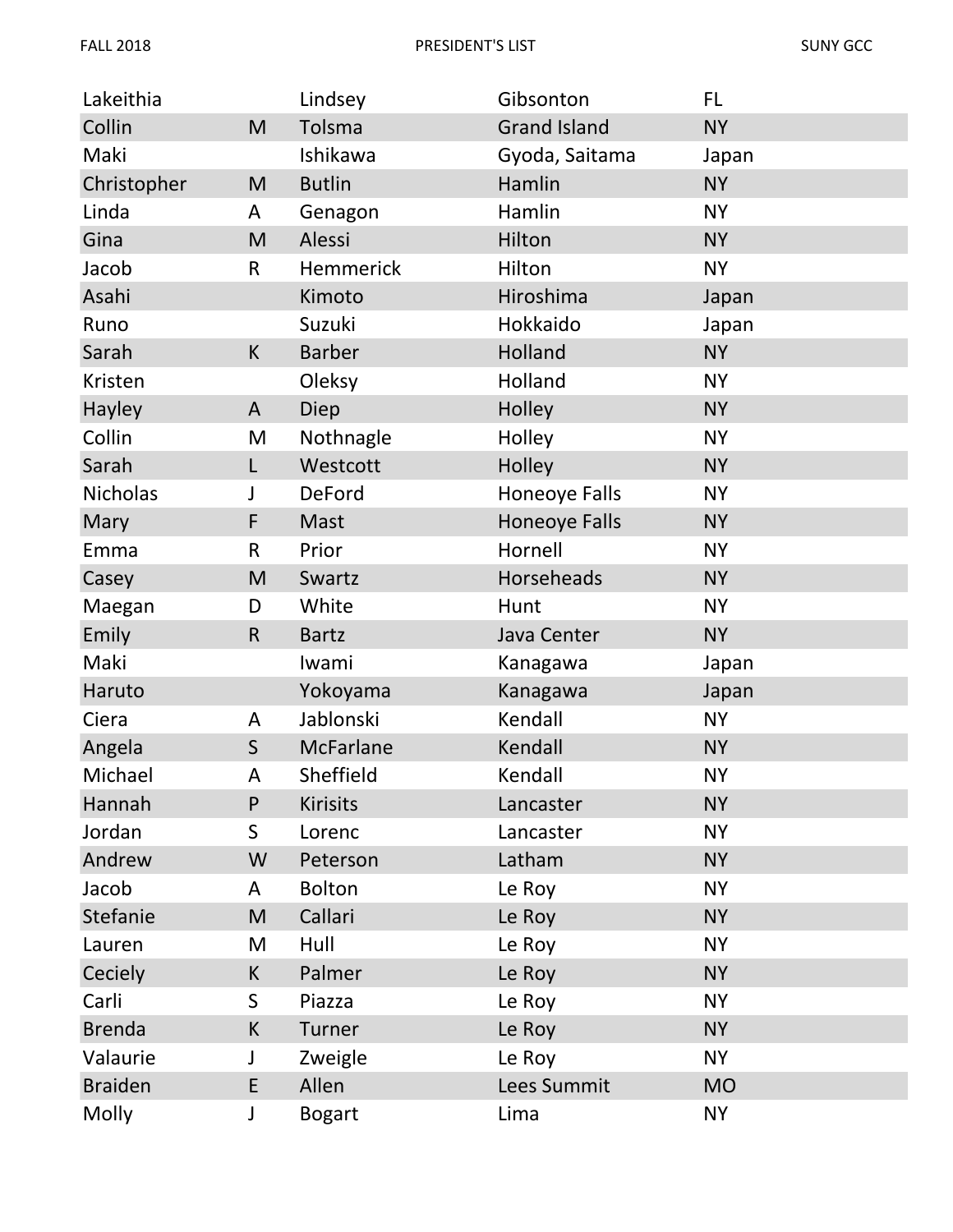| Hannah         | G            | Donnelly         | Livonia             | <b>NY</b>   |
|----------------|--------------|------------------|---------------------|-------------|
| Kali           |              | Losey            | Livonia             | <b>NY</b>   |
| Gina           | ${\sf M}$    | Hagerty          | Lyndonville         | <b>NY</b>   |
| Abigeil        | E            | Rodriguez        | Lyndonville         | <b>NY</b>   |
| Julian-Arthur  |              | Sgarzi           | Lyndonville         | <b>NY</b>   |
| Naomi          | Н            | <b>Briner</b>    | Macedon             | <b>NY</b>   |
| Leah           | $\mathsf{R}$ | <b>Brzezicki</b> | <b>Machias</b>      | <b>NY</b>   |
| Morgan         | Τ            | <b>McCarns</b>   | <b>Machias</b>      | <b>NY</b>   |
| Rebecca        |              | <b>Allis</b>     | Medina              | <b>NY</b>   |
| Alyson         | R            | Cameron          | Medina              | <b>NY</b>   |
| <b>Brandie</b> | J            | Fidanza-Carson   | Medina              | <b>NY</b>   |
| Grace          | E            | Fuller           | Medina              | <b>NY</b>   |
| Joan           | M            | Garcia           | Medina              | <b>NY</b>   |
| Jessica        | $\mathsf{R}$ | Grundner         | Medina              | <b>NY</b>   |
| <b>Brennen</b> | $\mathsf C$  | Harris           | Medina              | <b>NY</b>   |
| Olivia         | D            | Hill             | Medina              | <b>NY</b>   |
| Joanne         | D            | Johnson          | Medina              | <b>NY</b>   |
| Trevor         | J            | Lemke            | Medina              | <b>NY</b>   |
| Grace          | M            | Masse            | Medina              | <b>NY</b>   |
| Ariana         | M            | Pluskwa          | Medina              | <b>NY</b>   |
| Madison        | $\mathsf{R}$ | Reese            | Medina              | <b>NY</b>   |
| Debra          | L            | Regan            | Medina              | <b>NY</b>   |
| Ace            | A            | Strickland       | Medina              | <b>NY</b>   |
| Anna           | L            | Adams            | Menziken            | Switzerland |
| <b>Nicole</b>  | A            | Decker-Bricourt  | Middleport          | <b>NY</b>   |
| <b>Neil</b>    | F            | Gillotti         | Middleport          | <b>NY</b>   |
| Allen          | M            | Griffith         | Middleport          | <b>NY</b>   |
| Kendra         | M            | McDonald         | Middleport          | <b>NY</b>   |
| Amanda         | E            | Morgan           | Middleport          | <b>NY</b>   |
| Kelly          | A            | Werth            | Middleport          | <b>NY</b>   |
| Ashley         | B            | Wiegele          | Middleport          | <b>NY</b>   |
| Karena         | M            | Hoy              | <b>Mount Morris</b> | <b>NY</b>   |
| Thanayma       | Z            | Jimenez-Padilla  | <b>Mount Morris</b> | <b>NY</b>   |
| Ashley         | B            | Pagan            | <b>Mount Morris</b> | <b>NY</b>   |
| Naomi          | A            | Liming           | Mumford             | <b>NY</b>   |
| Nathan         | <sup>1</sup> | Maniscalco       | Mumford             | <b>NY</b>   |
| Kento          |              | Takayama         | Nagano Prefecture   | Japan       |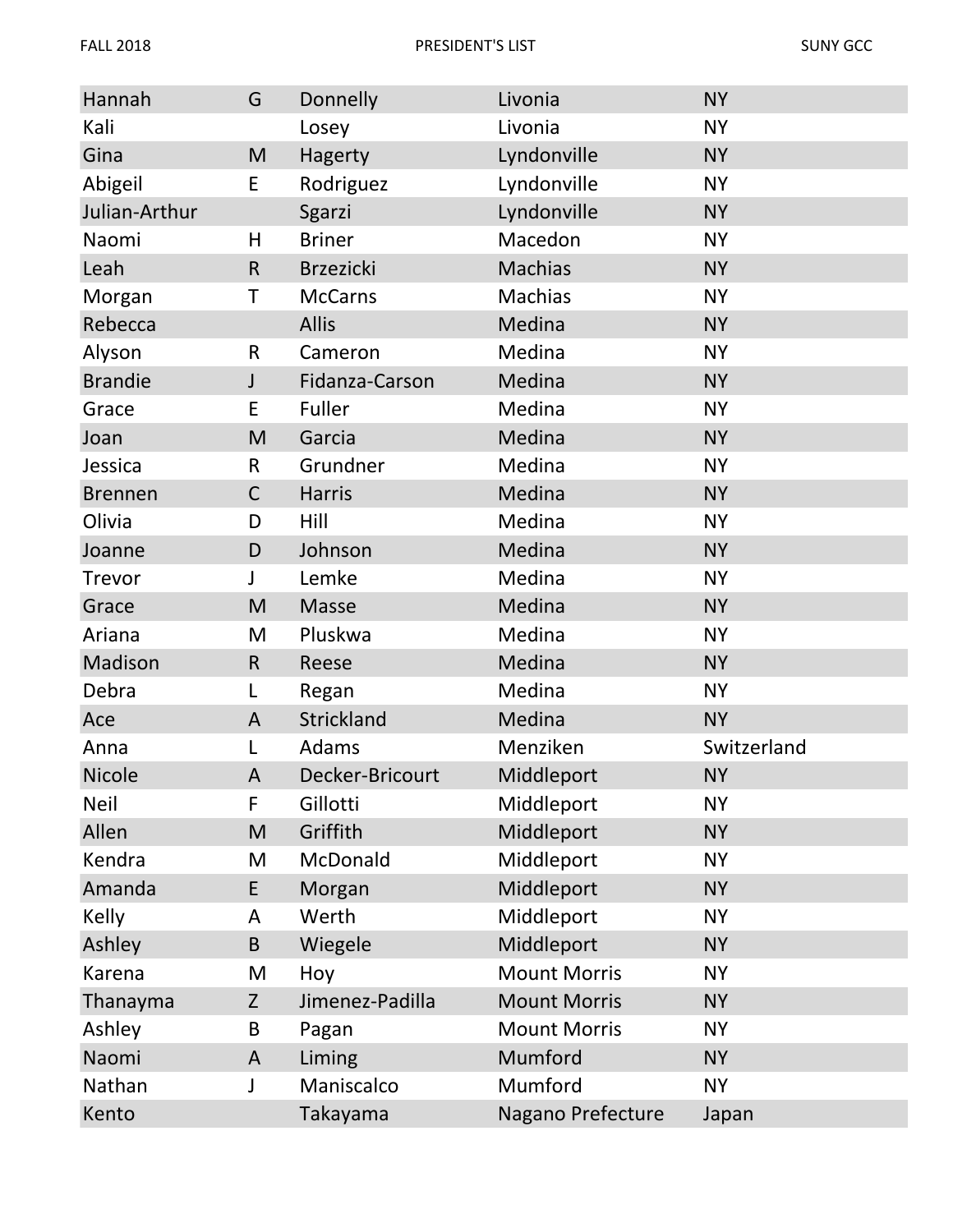| Terumi           |              | Fujisawa           | Nakano, Nagano      | Japan          |
|------------------|--------------|--------------------|---------------------|----------------|
| Mary             |              | <b>Barto</b>       | <b>New Rochelle</b> | <b>NY</b>      |
| Maiah            | Τ            | Morgan             | <b>New York</b>     | <b>NY</b>      |
| Hoang Cam Tu     |              | Nguyen             | Newcastle           | <b>ME</b>      |
| Oliver           |              | Ardle              | Newport             | United Kingdom |
| Kimberly         | D            | Andolora           | North Chili         | <b>NY</b>      |
| Vincent          | $\mathsf{P}$ | Iglesias-Cardinale | Nunda               | <b>NY</b>      |
| MaDonna          | M            | Link               | Nunda               | <b>NY</b>      |
| Kimberly         | $\mathsf{N}$ | McDowell           | Nunda               | <b>NY</b>      |
| Stephanie        | $\mathsf{R}$ | Halat              | Oakfield            | <b>NY</b>      |
| Laura            |              | Lundmark           | Oakfield            | <b>NY</b>      |
| Ayaka            |              | Yamanaka           | Osaka               | Japan          |
| Lountanding      |              | Camara             | Paris               | France         |
| Jenna            | M            | Dersham            | Pavilion            | <b>NY</b>      |
| Emily            | E            | Grierson           | Perry               | <b>NY</b>      |
| Rebecca          | L            | Holbert            | Perry               | <b>NY</b>      |
| Suzanne          | M            | Kennelly           | Perry               | <b>NY</b>      |
| <b>Tayler</b>    | $\mathsf R$  | Louden             | Perry               | <b>NY</b>      |
| Lyndsey          | S            | Rowland            | Perry               | <b>NY</b>      |
| Connor           | $\sf B$      | Smith              | Perry               | <b>NY</b>      |
| Jayson           | $\mathsf R$  | Faynor             | Pittsford           | <b>NY</b>      |
| John             | $\mathsf R$  | Faynor             | Pittsford           | <b>NY</b>      |
| Katelyn          | A            | Lamphier           | Pittsford           | <b>NY</b>      |
| Thi Minh Hai     |              | Huynh              | Quebec              | Canada         |
| Chayla           |              | <b>Barrett</b>     | Rochester           | <b>NY</b>      |
| Cassandra        | L            | <b>Bitter</b>      | Rochester           | <b>NY</b>      |
| Ciarra           | A            | Boyd               | Rochester           | <b>NY</b>      |
| <b>Brichelle</b> | D            | <b>Brazil</b>      | Rochester           | <b>NY</b>      |
| Jordan           | N            | <b>Brown</b>       | Rochester           | <b>NY</b>      |
| Kristyn          | A            | Coccitti           | Rochester           | <b>NY</b>      |
| Shae             |              | Cody               | Rochester           | <b>NY</b>      |
| lan              | J            | Farrell            | Rochester           | <b>NY</b>      |
| Jessica          | A            | Fay                | Rochester           | <b>NY</b>      |
| Connie           |              | Lowry              | Rochester           | <b>NY</b>      |
| <b>Branwen</b>   | E            | Meehan             | Rochester           | <b>NY</b>      |
| Megan            | E            | Miller             | Rochester           | <b>NY</b>      |
| <b>Thalia</b>    | $\mathsf{R}$ | Montes             | Rochester           | <b>NY</b>      |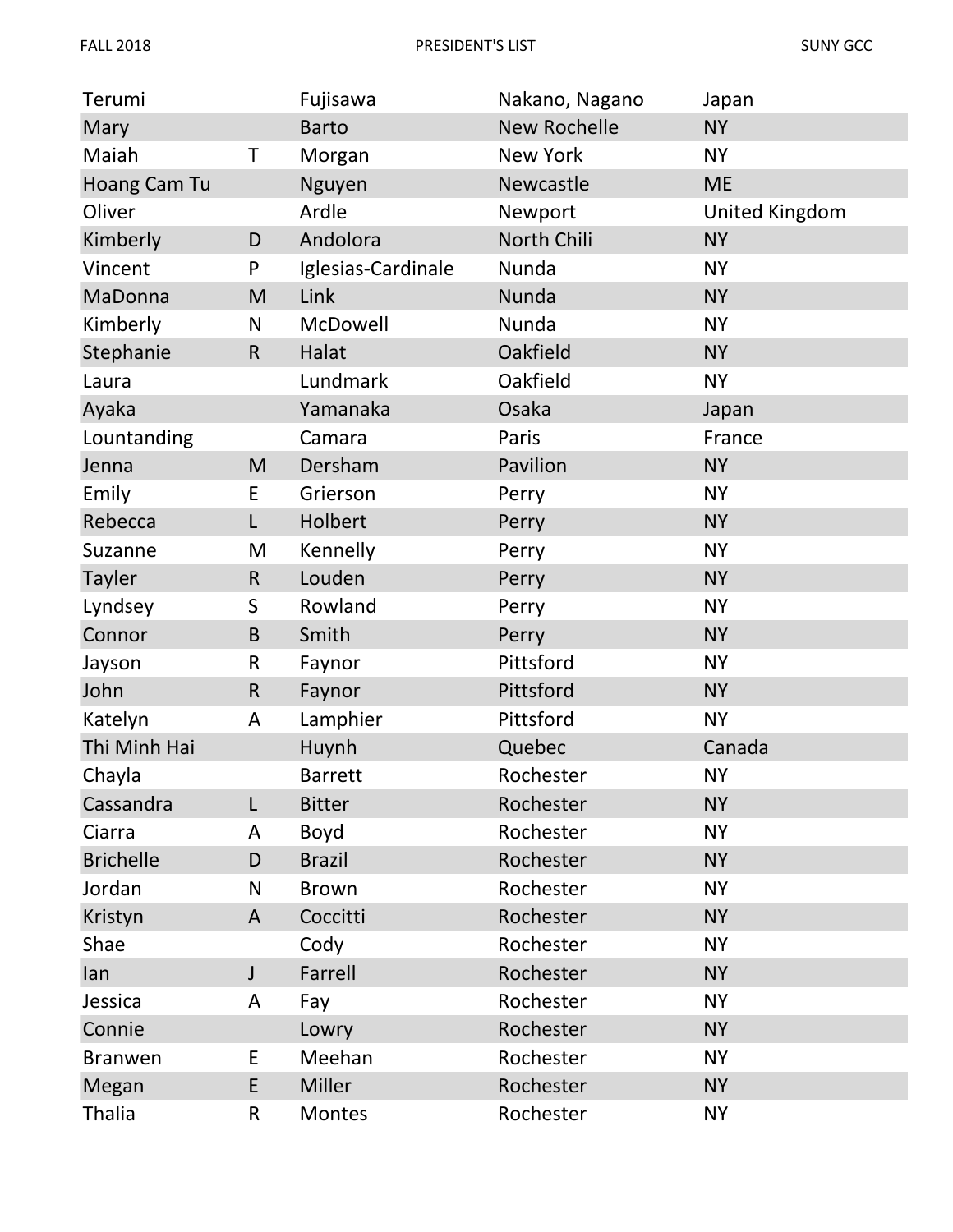| Christina       |              | Nelson            | Rochester             | <b>NY</b>          |
|-----------------|--------------|-------------------|-----------------------|--------------------|
| <b>Thomas</b>   |              | Raleigh           | Rochester             | <b>NY</b>          |
| Kyle            |              | Regan             | Rochester             | <b>NY</b>          |
| MaryHelen       |              | Santacesaria      | Rochester             | <b>NY</b>          |
| Nathanael       | T            | Sniatecki         | Rochester             | <b>NY</b>          |
| Danilo          | A            | White             | Rochester             | <b>NY</b>          |
| Marina          |              | Ikejiri           | Saga-ken              | Japan              |
| Chie            |              | Kai               | Sakai, Osaka          | Japan              |
| <b>Matthies</b> | K            | Meyer             | Schleswig-Holstein    | Germany            |
| Tae Ho          |              | Ji                | Seoul                 | Korea, Republic Of |
| Morgan          | A            | Stoffer           | <b>Silver Springs</b> | <b>NY</b>          |
| Roy             |              | <b>Brudz</b>      | Stafford              | <b>NY</b>          |
| Alan            | $\mathsf{R}$ | Johannes          | Stafford              | <b>NY</b>          |
| Natsumi         |              | Sasabe            | Sumida, Tokyo         | Japan              |
| Fumi            |              | Tanaka            | Takasaki              | Japan              |
| Miu             |              | Kasagi            | Tokyo                 | Japan              |
| Vincent         | B            | <b>Desantis</b>   | Tonawanda             | <b>NY</b>          |
| Jennifer        | L            | Fenske            | Tonawanda             | <b>NY</b>          |
| Jakob           | $\mathsf S$  | MacLeod           | Toronto               | Canada             |
| Sachiko         |              | Someya            | Usa, Oita             | Japan              |
| <b>Taven</b>    | $\mathsf{R}$ | Romesser          | Varysburg             | <b>NY</b>          |
| Rachel          | E            | Werner            | Varysburg             | <b>NY</b>          |
| Aubrey          | V            | Doyen             | Victor                | <b>NY</b>          |
| Naomi           | J            | McMullen          | Victor                | <b>NY</b>          |
| Jose Manoel     |              | Faria Cavalini    | Votuporanga, SP       | <b>Brazil</b>      |
| Theodora        | G            | <b>Bochicchio</b> | Warsaw                | <b>NY</b>          |
| Preston         | $\mathsf{R}$ | Herrmann          | Warsaw                | <b>NY</b>          |
| Jacob           | Τ            | Plesums           | Warsaw                | <b>NY</b>          |
| Tyler           | D            | Stachowiak        | Warsaw                | <b>NY</b>          |
| Miriam          | E            | Strassel          | Warsaw                | <b>NY</b>          |
| Tori            | $\mathsf{R}$ | Waldraff          | Warsaw                | <b>NY</b>          |
| Salma           | B            | Huzair            | Waterport             | <b>NY</b>          |
| <b>Brianna</b>  | V            | Paniccia          | Waterport             | <b>NY</b>          |
| <b>Tracy</b>    | L            | <b>Bartlett</b>   | Wayland               | <b>NY</b>          |
| Denise          | M            | Newcomer          | Wayland               | <b>NY</b>          |
| Gaurav          | S            | Cheema            | Webster               | <b>NY</b>          |
| Kyle            | $\mathsf{P}$ | McMillen          | Webster               | <b>NY</b>          |